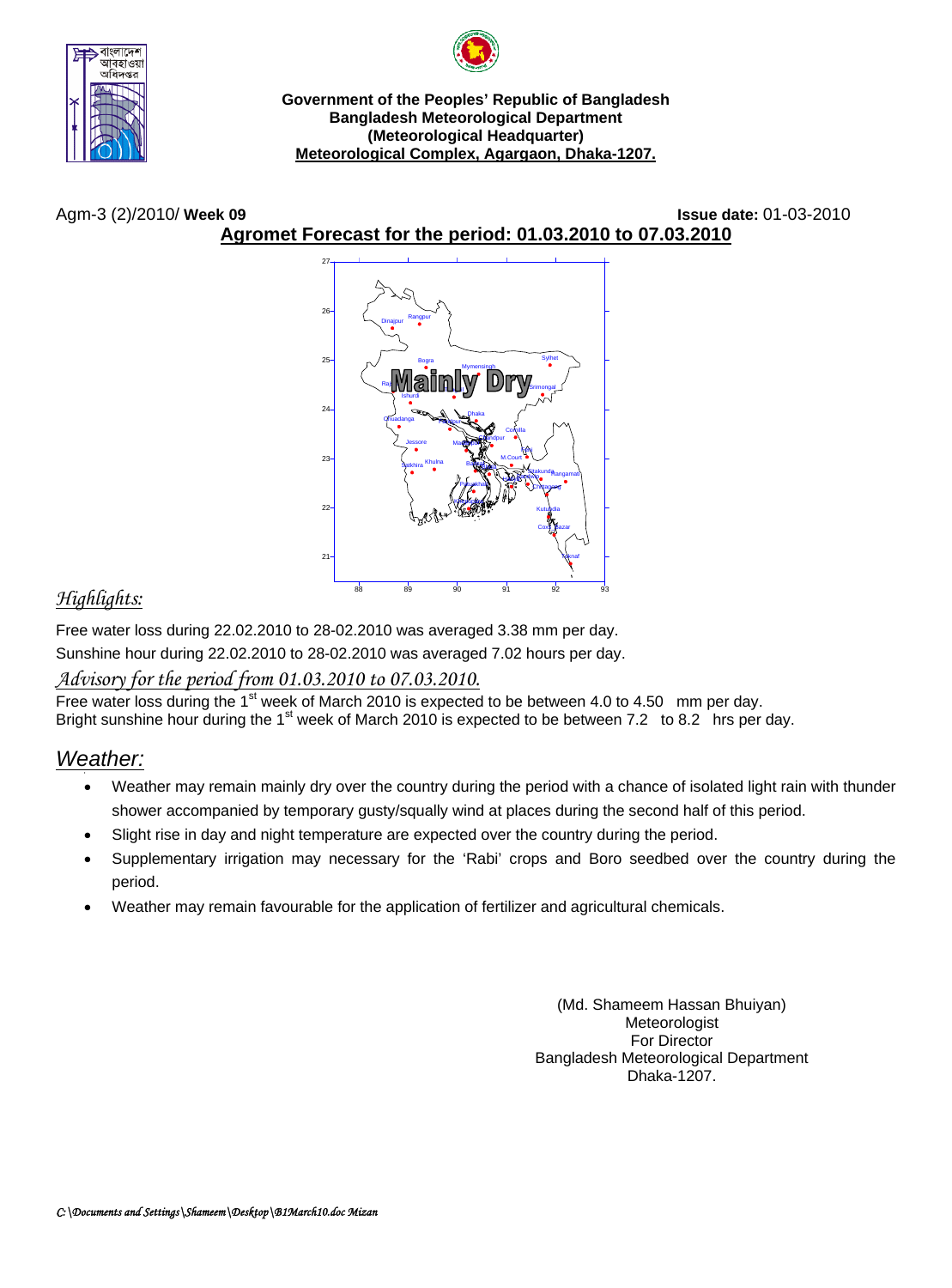### **01-03-2010 Bs ZwiL ntZ 07-03-2010 Bs ZwiL ch@-KuL AvenuI av ceffivm**



#### c**Ö**ub ̂eukó¨ mgnt-

ev®úxfe#bi ^`wbK Mb 22-02-2010Bs †\_#K 28-02-2010 Bs ch**©–3.38 witwit wQj** mh@kiY Kuti i %bK Nb 22-021-2010 Bs †\_tK 28-02-2010 Bs ch@–7.0 2 N·Uv @j |

### **c~e©vfvmt- 01-03-2010 Bs †\_‡K 07-03-2010 Bs ch©š—|**

2010 Bs mtj i gvP@ umi c $\ddot{\mathbf{q}}$ g mßutni ev®úxfe‡bi  $\hat{\ }$  wk Nb gvb 4.0 wgtwgt †\_‡K 4.5 wgtwgt \_vK‡Z cu‡i|  $2010$  Bs mtj i gvP@ tmi c $\ddot{\bm{0}}$ g mßvtni mhokiYKvtj i  $\hat{~}$  wk Mb gvb 7.2 NbUv  $\ddagger$ \_tK 8.2 NbUv \_vKtZ cvti $\parallel$ 

### Avenu*I* au-

- $\bullet$  G mßv‡ni c $\ddot{\rm g}$ gv‡a©miv‡`‡ki AvenvI gv cÖabZt ì`® \_vK‡Z cv‡i| Z‡e mßv‡ni wØZxgv‡a©†`‡ki `@K ¯'v#b A¯'vgx `gKv/S‡ov nvil qvmn nvév eyó/eR<sup>a</sup> eyói m¤¢ebv i‡q‡Q|
- G mßu‡n w`‡bi I iu‡Zi ZucguÎv mugub¨ ew †c‡Z cu‡i|
- G mߢn †`#ki DËi I ga¨vÂtj ÔiwÔkm¨ Ges †evi exRZjvq m¤úi∙K †m‡Pi cÖqvRb n‡Z cv‡i|
- G mßytni Avenviqv mui I Kut ivmundek `ë¨ cöhqutMi Dc‡hvMx\_vK‡Z cyti|

(tgvt kvgxg nvmb fBqv) Avenvil que` cwiPvj‡Ki c‡¶ evsju<sup>t</sup>k AvenuIqv Aua`ßi, XvKv-1207|